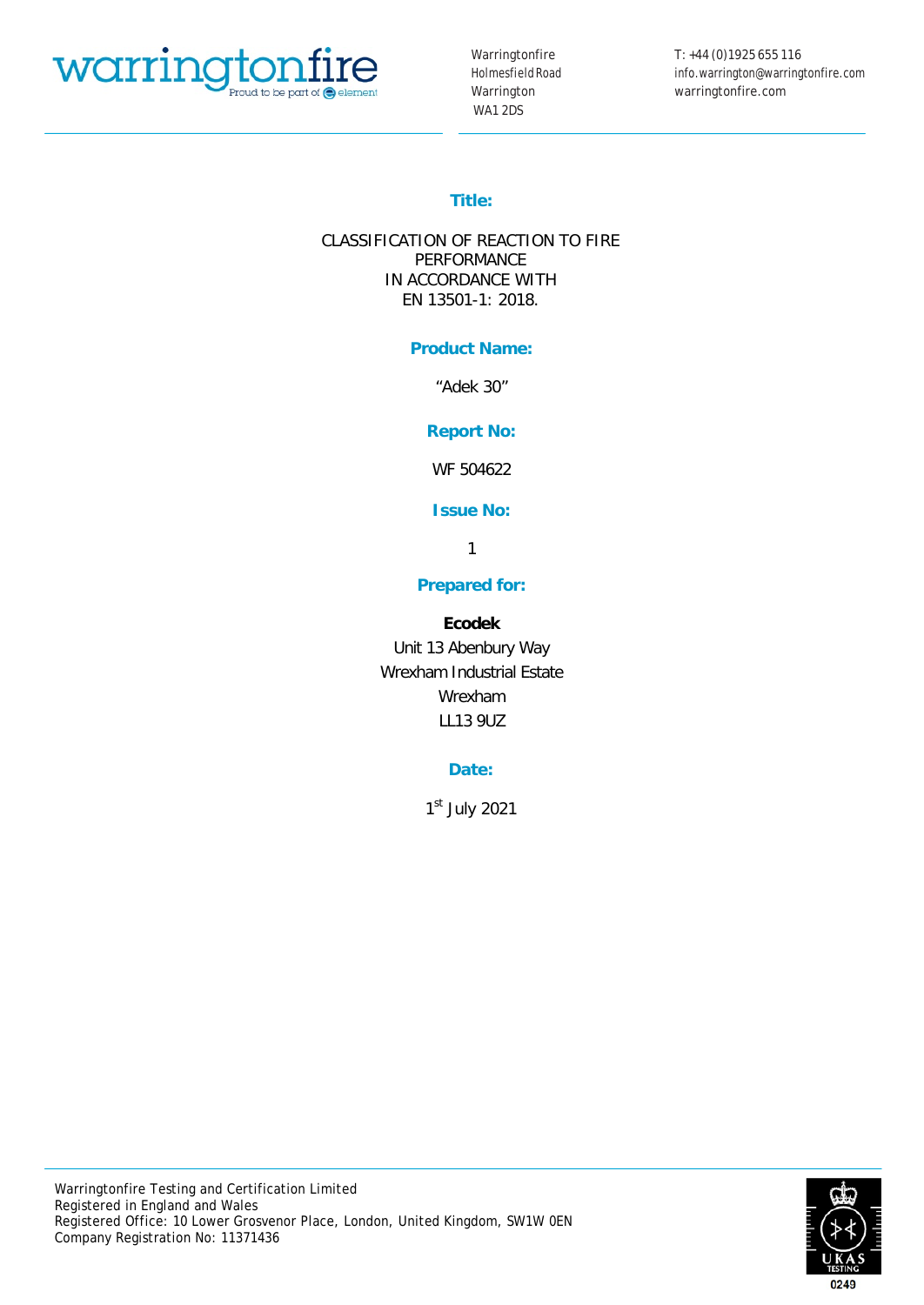## **1. Introduction**

This classification report defines the classification assigned to "Adek 30", a powder coated aluminium decking profile, in line with the procedures given in EN 13501-1: 2018.

#### **2. Details of classified product**

## **2.1 General**

The product, "Adek 30", is defined as being suitable for construction applications, excluding flooring and linear pipe thermal insulation.

## **2.2 Product description**

The product, "Adek 30", is fully described below and in the test reports provided in support of classification listed in Clause 3.1.

| General description          |                         | Powder coated aluminium decking profile               |  |  |
|------------------------------|-------------------------|-------------------------------------------------------|--|--|
| Product reference            |                         | "Adek 30"                                             |  |  |
| Name of manufacturer         |                         | Ecodek                                                |  |  |
| Profile thickness            |                         | 30mm (stated by sponsor)                              |  |  |
|                              |                         | 30.34mm (determined by Warringtonfire)                |  |  |
| Overall weight per unit area |                         | 14.55kg/m <sup>2</sup> (determined by Warringtonfire) |  |  |
|                              | Generic type            | Polyester powder coating                              |  |  |
|                              | Product reference       | "SL316G"                                              |  |  |
|                              | Name of manufacturer    | <b>Akzo Nobel</b>                                     |  |  |
|                              | Colour reference        | "RAL7016 - Anthracite Grey"                           |  |  |
|                              | Number of coats         | Single coat                                           |  |  |
| Coating                      | Application rate        | $0.145$ kg/m <sup>2</sup>                             |  |  |
|                              | Density                 | $1.45$ g/cm <sup>3</sup>                              |  |  |
|                              | Application method      | Spray applied                                         |  |  |
|                              | Curing process          | Heat cured (170 - 190°C)                              |  |  |
|                              | Flame retardant details | See Note 1 Below                                      |  |  |
|                              | Generic type            | Aluminium                                             |  |  |
|                              | Product reference       | "Alloy grade 6063 T6"                                 |  |  |
|                              | Name of manufacturer    | Cortizo                                               |  |  |
| Aluminium                    | <b>Thickness</b>        | 2.5mm                                                 |  |  |
|                              | Weight per unit area    | 3.407kg/m <sup>2</sup>                                |  |  |
|                              | Colour reference        | RAL7016 - Anthracite Grey                             |  |  |
|                              | Flame retardant details | See Note 1 Below                                      |  |  |
| Diagram of profile           |                         |                                                       |  |  |
| Diagram of channel cover     |                         |                                                       |  |  |

Continued on next page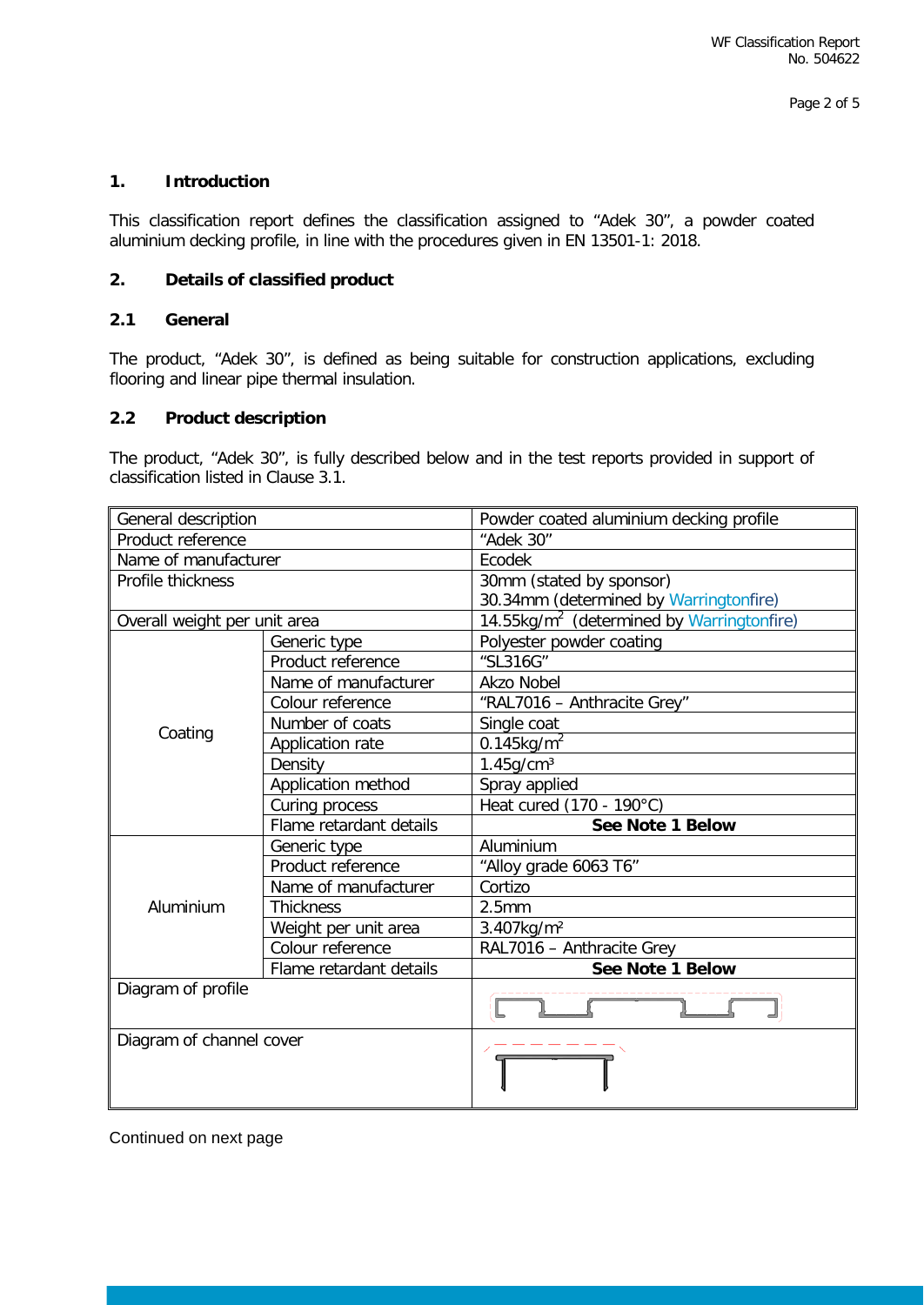| Joint details                              | Tested with vertical joints                                                                                                                               |
|--------------------------------------------|-----------------------------------------------------------------------------------------------------------------------------------------------------------|
| Mounting and fixing details                | A 40mm ventilated cavity was situated between<br>the reverse face of the specimens and the fibre<br>cement board substrate as defined in EN<br>13238:2010 |
| Brief description of manufacturing process | Billet aluminium extruded through die blocks                                                                                                              |

**Note 1:** The sponsor of the test has confirmed that no flame retardants were used in the production of this component.

# **3. Test reports & test results in support of classification**

## **3.1 Test reports**

| Name of<br>Laboratory | Name of<br>sponsor | Test reports/extended<br>application report Nos. | Test method / extended<br>application rules & date |
|-----------------------|--------------------|--------------------------------------------------|----------------------------------------------------|
| <b>Warringtonfire</b> | Ecodek             | WF 421075 (Issue 2)                              | EN ISO 1716: 2018                                  |
| <b>Warringtonfire</b> | Ecodek             | WF 505367                                        | EN ISO 1716: 2018<br>Composite summary report      |
| <b>Warringtonfire</b> | Ecodek             | WF 503663                                        | EN 13823: 2020                                     |

#### **3.2 Test results**

| <b>Test</b>                | Parameter                                    |           | <b>Results</b>                                 |                          |  |
|----------------------------|----------------------------------------------|-----------|------------------------------------------------|--------------------------|--|
| method &<br>test<br>number |                                              | No. tests | <b>Continuous</b><br>parameter -<br>mean $(m)$ | Compliance<br>parameters |  |
| EN 13823                   | $FIGRA_{0.2MJ}$                              |           | 0 W/s                                          |                          |  |
|                            | $FIGRA_{0.4MJ}$                              |           | 0 W/s                                          |                          |  |
|                            | THR $_{600s}$                                |           | $0.0$ MJ                                       |                          |  |
|                            | <b>LFS</b>                                   |           |                                                | Compliant                |  |
|                            | <b>SMOGRA</b>                                | 3         | 0 $m^2s^2$                                     |                          |  |
|                            | TSP <sub>600s</sub>                          |           | 14 $m2$                                        |                          |  |
|                            | Fall of Flaming<br>Droplet/Particle?         |           |                                                | Compliant                |  |
|                            | Flaming of Fallen Particle<br>Exceeding 10s? |           |                                                | Compliant                |  |

Continued on next page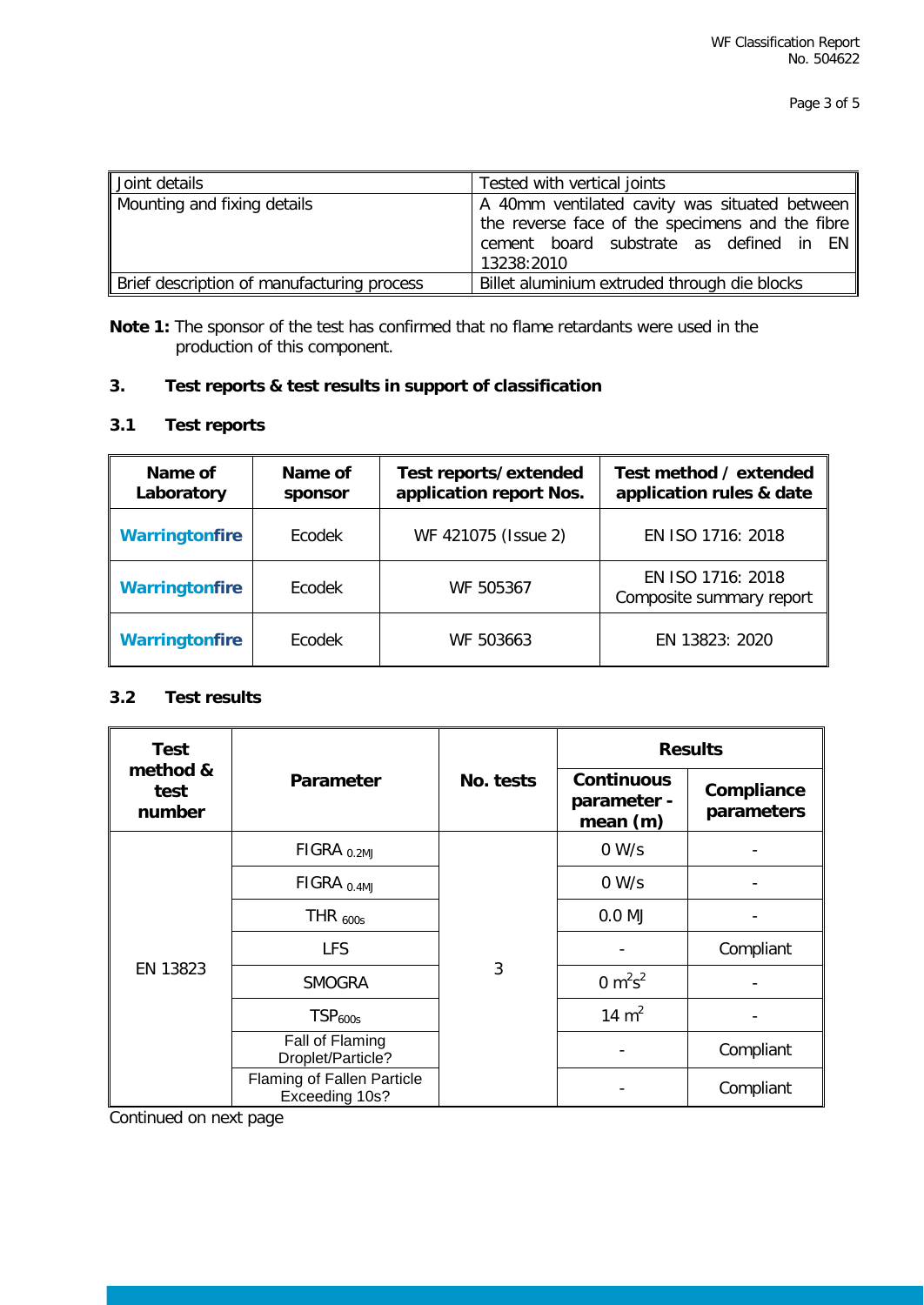| <b>EN ISO 1716</b> | Coating - PCS (b)                     | $3.0 \text{ MJ/m}^2$<br>(20.5 MJ/kg) |             |  |
|--------------------|---------------------------------------|--------------------------------------|-------------|--|
|                    | Aluminium - PCS (a)                   | Deemed to satisfy (0.00)             |             |  |
|                    | For the product as a whole<br>PCS (e) | Summary<br>result                    | $0.8$ MJ/Kg |  |

#### **4. Classification and field of application**

#### **4.1 Reference of classification**

This classification has been carried out in accordance with clause 8 of EN 13501-1: 2018.

#### **4.2 Classification**

The product, "Adek 30", a powder coated aluminium decking profile, in relation to its reaction to fire behaviour is classified:

#### **A2**

The additional classification in relation to smoke production is:

**s1**

The additional classification in relation to flaming droplets / particles is:

**d0**

The format of the reaction to fire classification for construction applications, excluding flooring and linear pipe thermal insulation is:

| <b>Fire Behaviour</b> |   | <b>Smoke Production</b> |  |  | <b>Flaming Droplets</b> |
|-----------------------|---|-------------------------|--|--|-------------------------|
|                       | - |                         |  |  |                         |

**i.e. A2 – s1 , d0**

# **Reaction to fire classification: A2 – s1, d0**

## **4.3 Field of application**

This classification is valid for the following end use applications:

i) Construction applications mounted with a minimum 40mm air space over any substrate with a density equal to or greater than 1350kg/m<sup>3</sup>, having a minimum thickness of 6mm and a fire performance of A2-s1,d0 or better (excluding paper faced gypsum plasterboard).